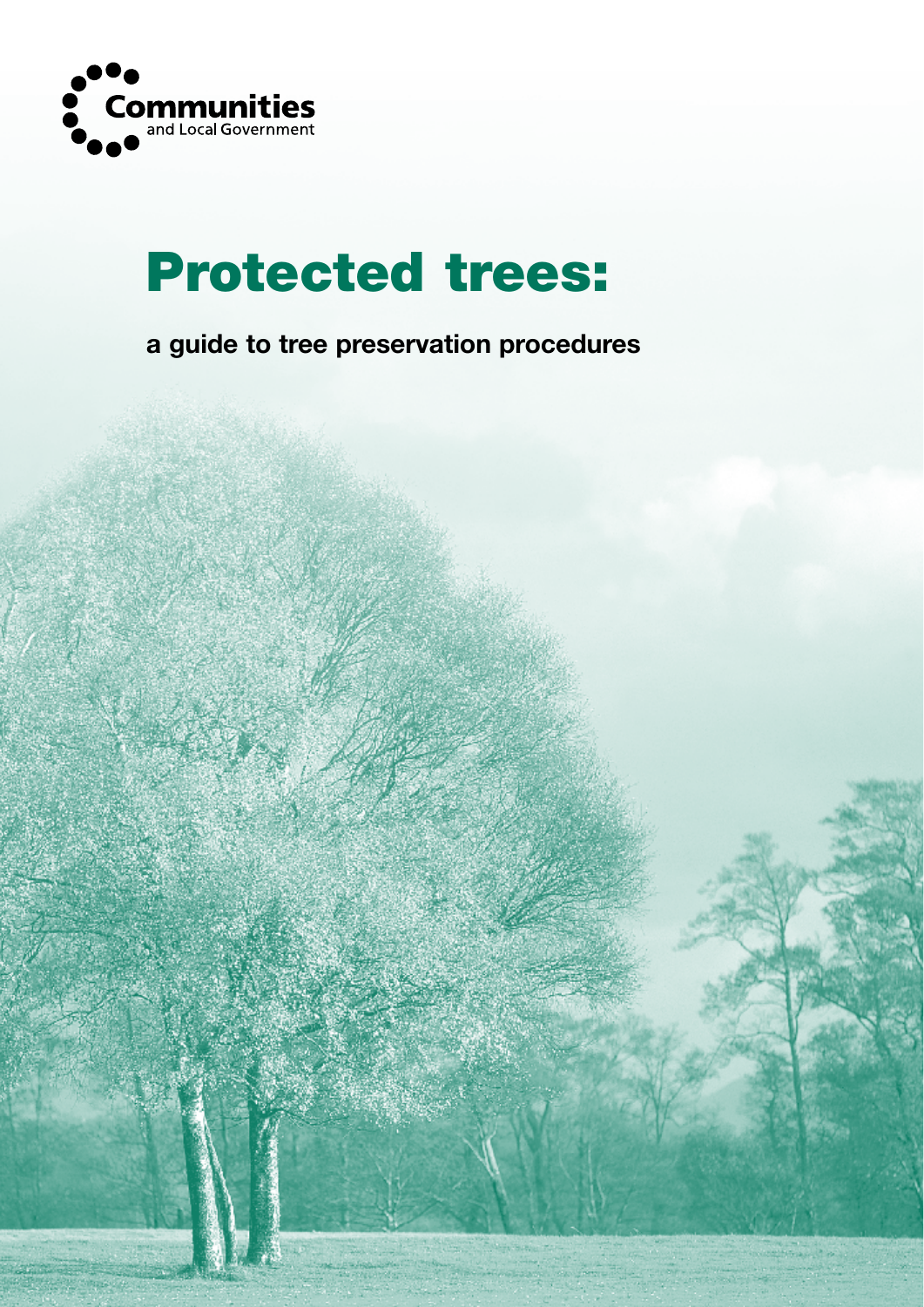# **Introduction**

**Local planning authorities have specific powers to protect trees by making tree preservation orders (TPOs), although the Forestry Commission is responsible for the control of felling generally.**

**Special provisions also apply to trees within conservation areas designated by local planning authorities.**

**This leaflet is written for the benefit of tree owners, the general public and amenity groups, and answers some of the most common questions about tree preservation procedures. It is for guidance only and is not a statement of the law. You should consult a solicitor if you are unsure of your legal rights or obligations.**

#### 1 What is a tree preservation order (TPO)?

 It is an order made by a local planning authority (eg London boroughs, district or unitary councils, national park authorities and sometimes county councils) which in general makes it an offence to cut down, top, lop, uproot, wilfully damage or wilfully destroy a tree without the planning authority's permission.

#### 2. What is the purpose of a TPO?

 To protect trees which make a significant impact on their local surroundings. This is particularly important where trees are in immediate danger.

# 3. What type and species of trees can be covered by a TPO?

 All types, including hedgerow trees, but not hedges, bushes or shrubs. The order can cover anything from a single tree to woodlands. Any species can be protected, but no species is automatically protected by a TPO.

# 4. How can I find out if a tree is covered by a TPO?

 Contact your local planning authority. Details of orders are also available for inspection at their offices.

 An official search of the local land charges register can also be made before you purchase a property. This should reveal the existence of a TPO (or whether your property is in a conservation area). Make sure your solicitor tells you if any trees are protected.

# 5. If I see work being carried out on a protected tree, how can I find out if the owner has permission?

 Check with your local planning authority. It has a register of applications and decisions which you can look at.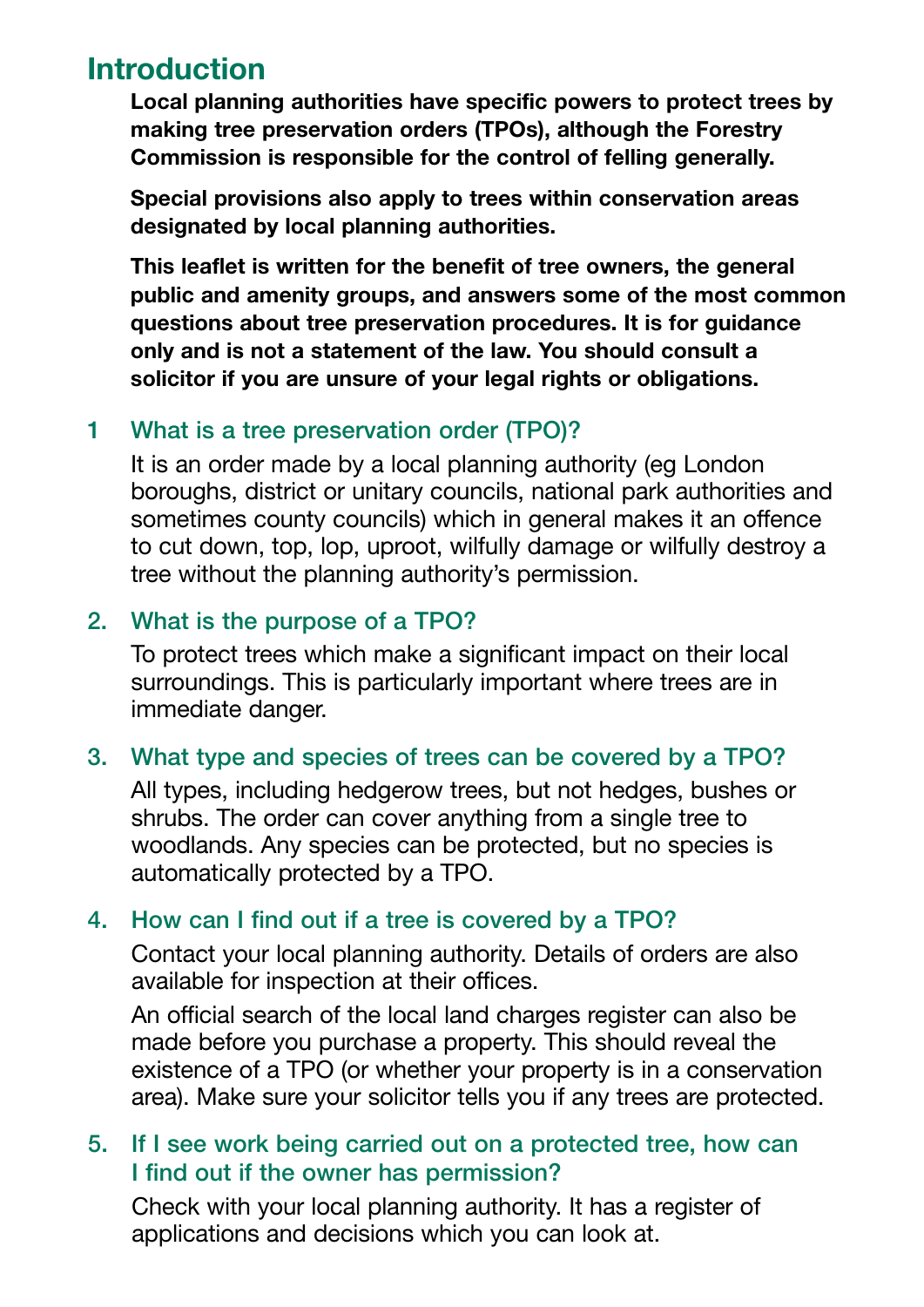# 6. There are trees which I think should be protected by a TPO. What can I do?

 Contact your local planning authority giving details of the trees, and the reasons why you think the trees should be protected. However, if the Forestry Commission has given aid under a forestry grant scheme, a TPO can only be made with the Commission's permission.

#### 7. Does a TPO come into effect immediately?

 The local planning authority may make a TPO which comes into effect immediately and remains in force for up to six months. Long-term protection is provided when the planning authority confirm the TPO.

8. How will I know when a local planning authority makes a TPO? It will write to the owner and other interested parties, enclosing a copy of the order.

#### 9. How can I object to or express support for a new TPO?

 If you or anyone else wants to object to or support an order, write to the local planning authority within the period they allow (usually 28 days) saying why and giving details of the relevant trees.

 The planning authority will take these comments into account when it decides whether to confirm the order. When the planning authority confirms the order it can modify it, for example by excluding some of the trees.

#### 10. Does the local planning authority then become responsible for looking after the trees?

 No. The owner remains responsible for the trees, their condition and any damage they may cause. But the planning authority's permission is required before carrying out work on them, unless they are dying, dead or dangerous (but see question 13).

 The planning authority may be able to offer help and advice on how the trees should be managed.

# 11. Do I need a Forestry Commission felling licence to cut down trees covered by a TPO?

 Whether or not a TPO is in force you must first apply to the Forestry Commission for a felling licence if you want to cut down trees containing more than five cubic metres of wood in any calendar quarter. There are exceptions to this rule which are set out in the Forestry Act 1967 and Regulations made under that Act. For example, you do not need a licence for felling trees in gardens.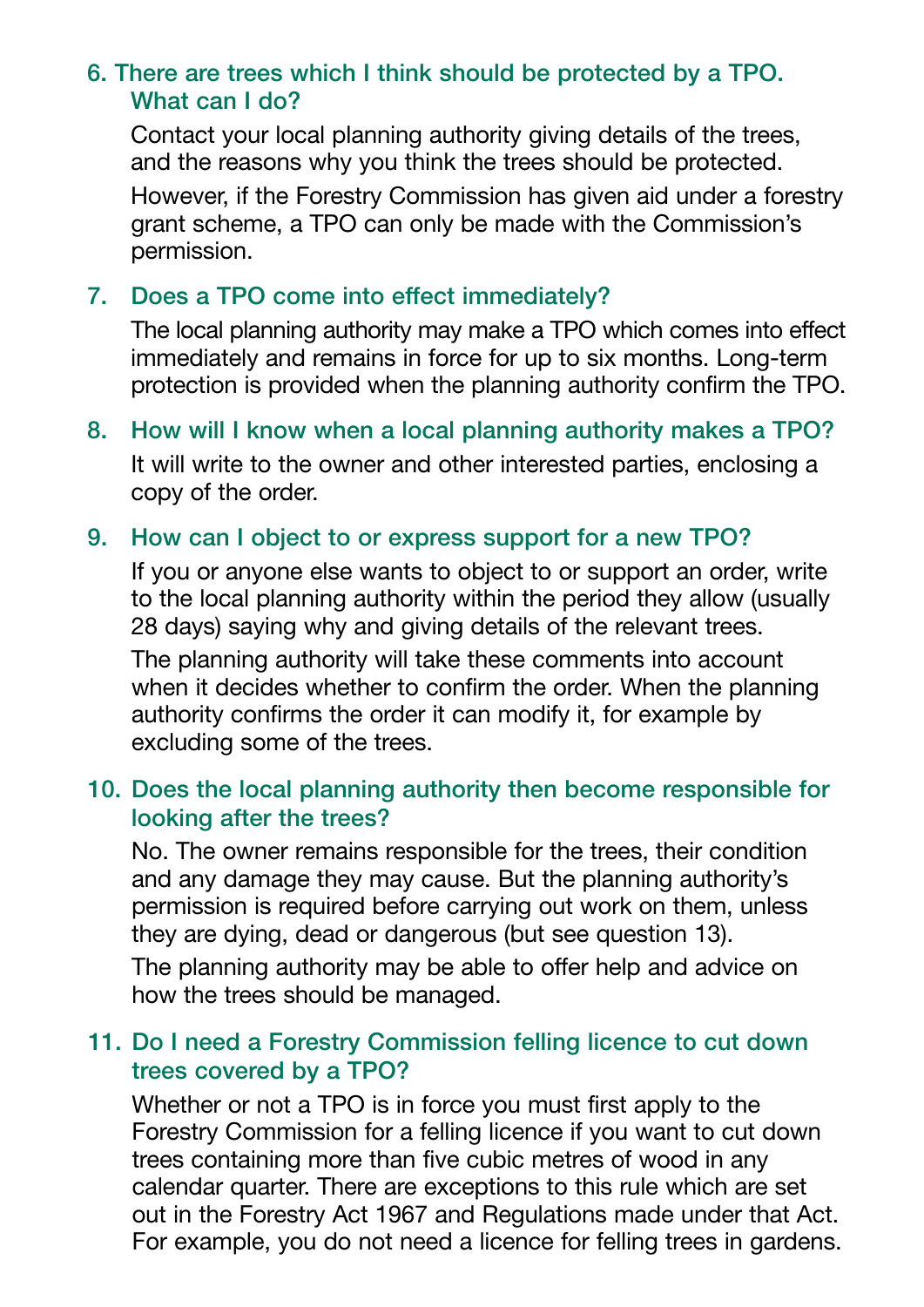If a licence is required and the trees are covered by a TPO, the Forestry Commission will deal with your application in consultation with the local planning authority. Where the Commission proposes to grant a licence it will first give notice to the local planning authority. In such cases the planning authority has the right to object to the proposal and if it does so the application will be referred to the Secretary of State for Communities and Local Government who will make a final decision.

 Applicants should note that the Commission almost always requires felled trees to be restocked and does not normally grant licences to change woodland to agricultural use.

#### 12. What if I want to work on a protected tree but don't need a felling licence?

 You must seek permission from the local planning authority by submitting a standard application form available from them or the Planning Portal website (www.planningportal.gov.uk). It is important that you specify the work you wish to carry out clearly, provide information to support your case (such as professional advice on the health of the tree or, in cases of alleged subsidence, professional evidence on the soil, the structure affected and the tree).

 You may find it helpful to consult an arborist (tree surgeon) or arboricultural consultant to help you clarify what you need to do.

 Further guidance on the selection of an appropriate tree expert can be found at www.tree-care.info/findanarb.

#### 13. Do I always need the planning authority's permission to work on a protected tree?

 Yes, except for:

- 1) cutting down trees in accordance with one of the Forestry Commission's grant schemes, or where the Commission has granted a felling licence (see question 11);
- 2) cutting down or pruning a tree:
	- which is dying, dead or dangerous;
	- in line with an obligation under an Act of Parliament:
	- at the request of certain organisations specified in the order;
	- which is directly in the way of development that is about to start for which detailed planning permission has been granted (see questions 22 and 23);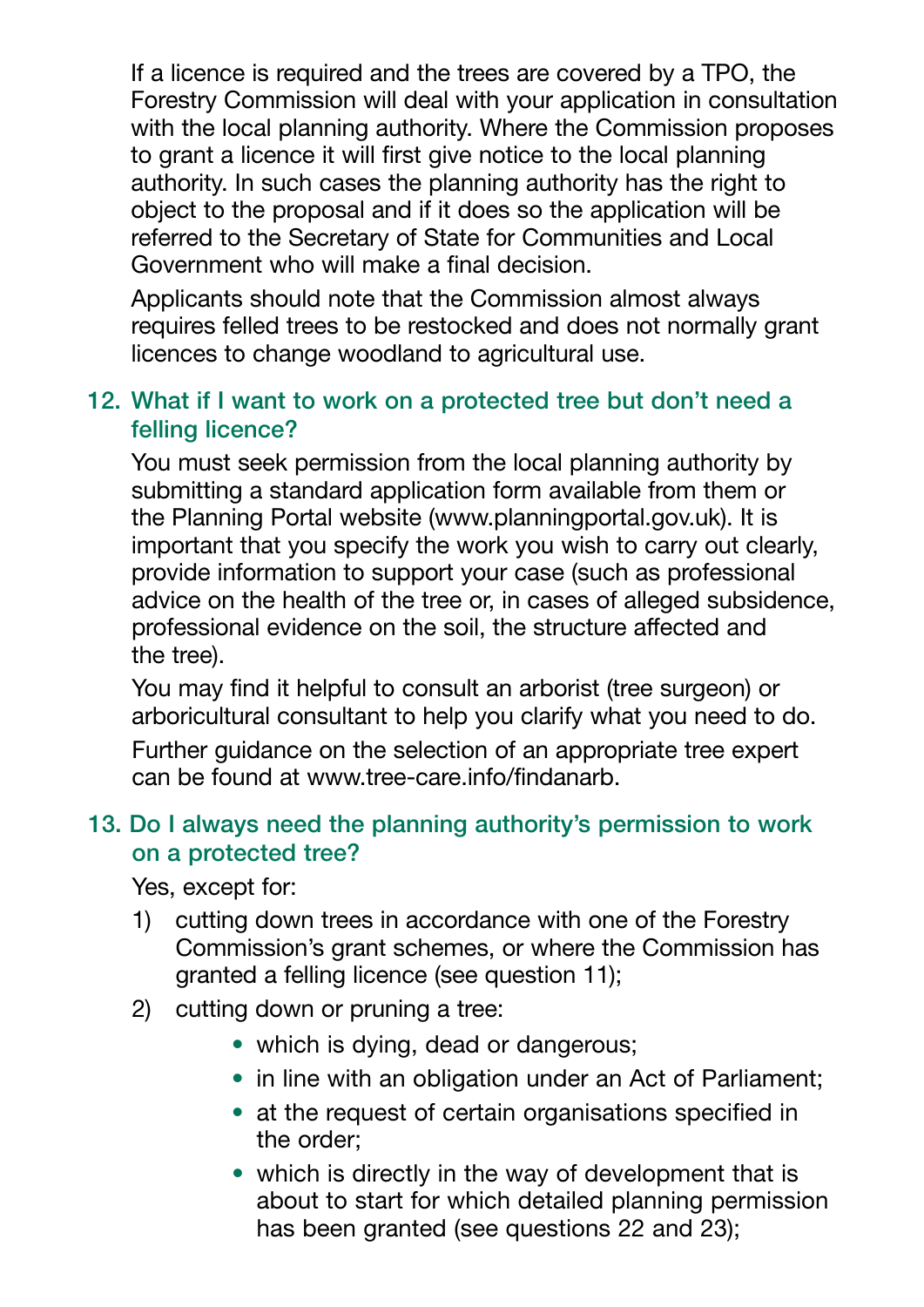- in a commercial orchard, or pruning fruit trees in accordance with good horticultural practice;
- to prevent or control a legal nuisance (you may find it helpful to check first with a solicitor).

 If you are in any doubt, check with your local planning authority.

# 14. If I don't need the planning authority's or Forestry Commission's permission, do I still have to inform them of any work I intend to carry out?

 Except in an emergency you are advised to give your local planning authority at least five days' notice before you cut down a protected tree which is dying, dead or dangerous. This is in your interests – you could be prosecuted if the authority thinks you have carried out unauthorised work. It could also decide that you do not have to plant a replacement tree. You must remember, however, that you will remain responsible for your trees and any damage they may cause.

# 15. When will I have to plant a replacement tree?

You will have to replant:

- 1) if you cut down or destroy a protected tree:
	- in breach of an order, or
	- because the tree is dying, dead or dangerous (except in woodlands);
- 2) if the planning authority gives you permission to cut down a protected tree but makes replanting a condition of its consent;
- 3) in most cases where the Forestry Commission grants a felling licence.

 Local planning authorities have legal powers to ensure that you plant a replacement tree when required.

# 16. What happens if I carry out work on a protected tree without permission?

 If you deliberately destroy a tree, or damage it in a manner likely to destroy it, you could be fined up to £20,000 if convicted in the magistrate's court. In determining the amount of the fine, the court will take account of any financial benefit arising from the offence. For other offences you could be fined up to £2,500.

 You will normally have to plant a replacement tree if the tree was cut down or destroyed.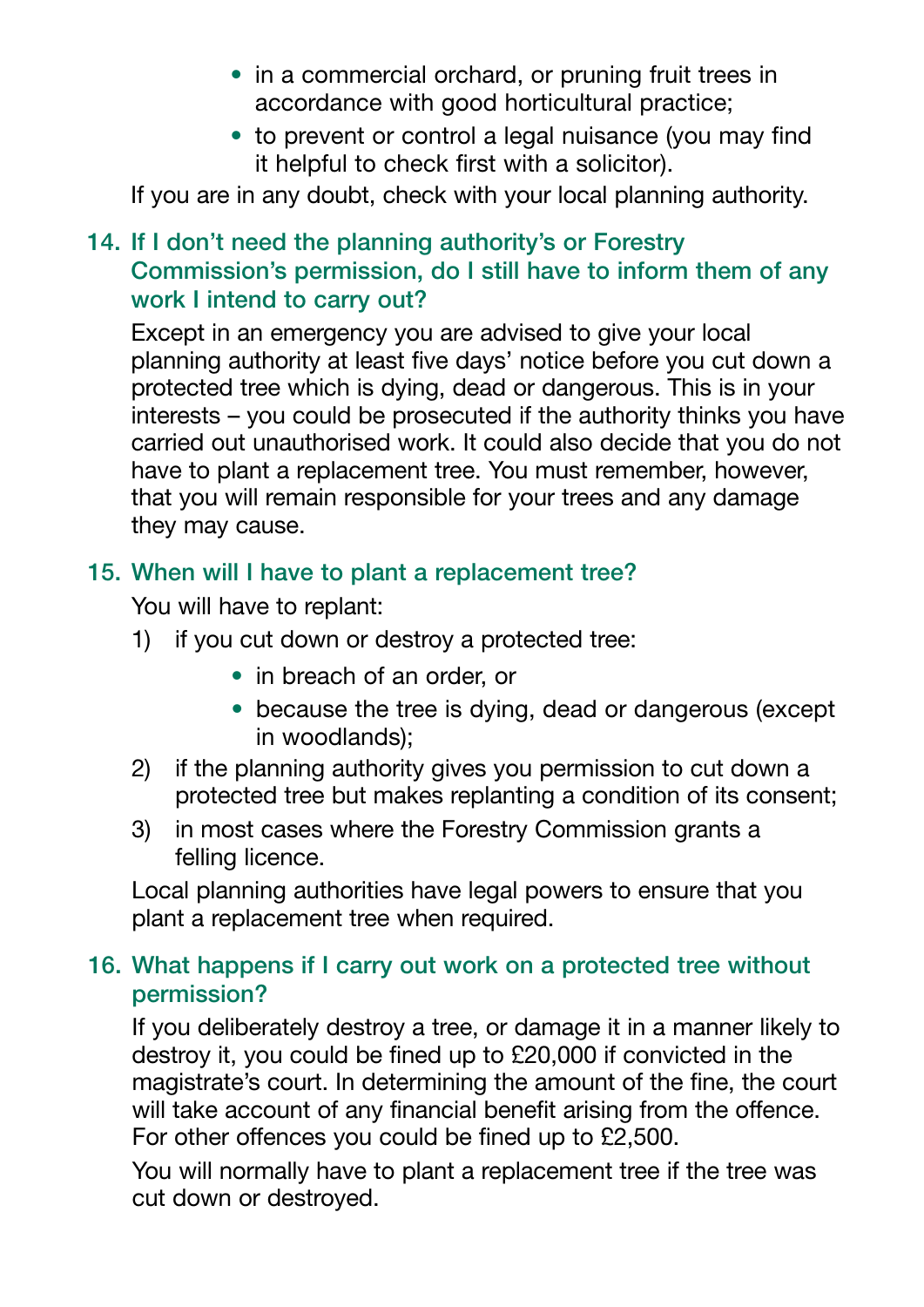### 17. What if my application to carry out work on a protected tree is refused, or I object to the conditions imposed by the planning authority?

 You can appeal to the Secretary of State for Communities and Local Government in writing within 28 days of receiving the decision. The planning authority should give you the address.

 Appeals are normally decided on the basis of the information available to the planning authority when they made their decision and a site visit.

 The Secretary of State may allow or dismiss the appeal, or vary the original decision.

# 18. Can I get any compensation if my application to carry out work on trees/woodland protected by a TPO is refused or conditions are imposed?

 If consent is refused – or granted with conditions – you can seek compensation from your local planning authority for any loss or damage which results. However you cannot make a claim where, under the terms of the order, the planning authority has issued a certificate saying either:

- that the refusal or condition is in the interests of good forestry, or
- that the trees or woodland have an outstanding or special amenity value.

 You can appeal to the Secretary of State against such a certificate. Local planning authorities are only able to issue these certificates under TPOs which were made before 2 August 1999.

 Where a felling licence application has been refused by the Forestry Commission (see question 11) you may get compensation from the Commission under the relevant forestry legislation.

 Replanting of woodland: You can also seek compensation from the local planning authority where, on giving permission to cut down protected woodland, it has required replacement planting. But such compensation is only available if the Forestry Commission will not give a grant for the replanting on the grounds that it would not be in accordance with good forestry practice.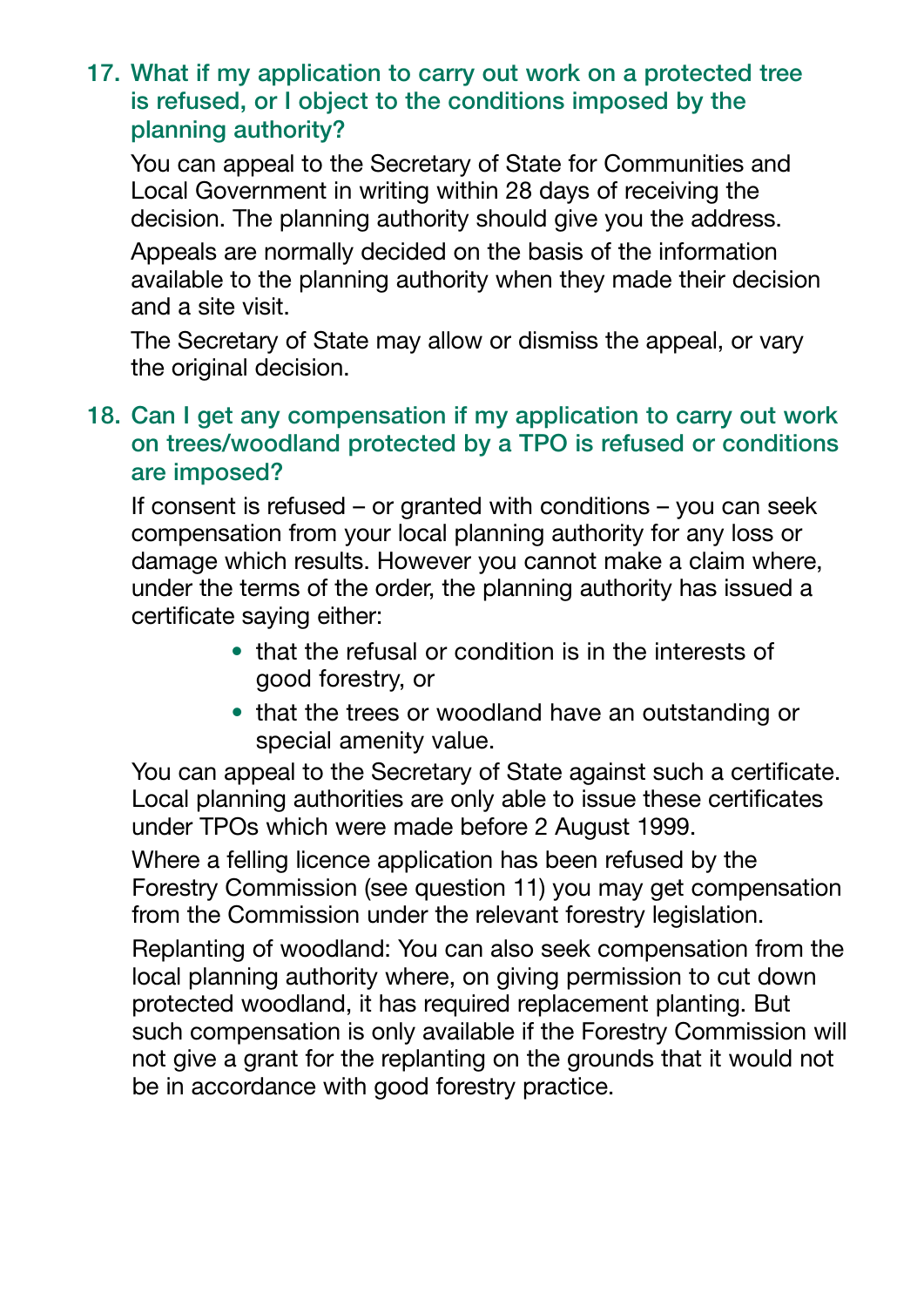# 19. How do I go about claiming compensation under a tree preservation order?

 Write to your local planning authority within 12 months of its decision, or that of the Secretary of State if you appealed.

#### 20. Are trees protected in a conservation area?

 Yes. You have to give your local planning authority six weeks' notice before carrying out work on trees which are located in a conservation area but are not yet the subject of a tree preservation order. This gives the authority an opportunity to consider whether an order should be made to protect the trees.

 Enforcement action may be taken by the planning authority where the six weeks notice is not given (see question 16).

 You do not need to give notice if you want to work on trees less than 7.5 centimetres in diameter, measured 1.5 metres above the ground (or 10 centimetres if thinning to help the growth of other trees). The exceptions in question 13 and the advice in question 14 also apply. If in doubt, check with your local planning authority.

# 21. How are trees on development sites affected?

 Trees on development sites can be protected by tree preservation orders or by conditions attached to the planning permission, or both. Planning conditions may also require you to plant trees which may be covered by a tree preservation order. The order will take effect once they are planted.

# 22. Can I carry out work on protected trees which are in the way of proposed development?

 You can only cut down or cut back protected trees if they are directly in the way of development which is about to start, for which you have detailed planning permission. You cannot carry out tree work if you have outline planning permission. Check first with your local planning authority. It may prosecute you if it thinks you have cut down trees or cut them back excessively.

 If the development does not require planning permission (for example, putting up a garden shed) you must apply to your local planning authority for permission under the tree preservation order in the normal way.